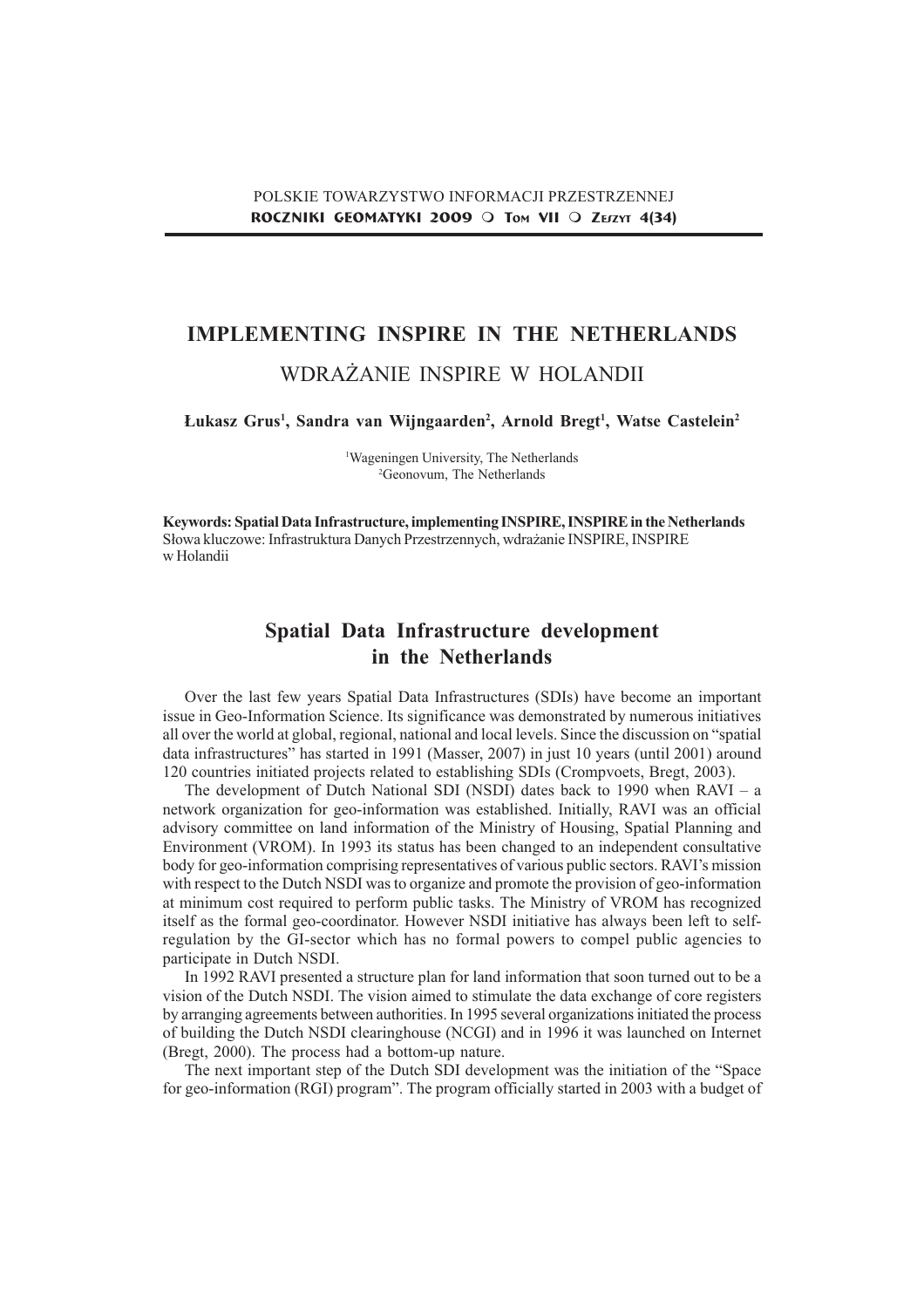20 Million Euro. Its mission statement was: The Enhancement and innovation of the geoinformation infrastructure and the geo-knowledge community in The Netherlands towards sound and efficient public administration and a robust business. As can be seen from the mission the innovation of the national geo-information infrastructure (NGII) played a central role. A large number of projects started with RGI funding to boost the NGII development and innovation. All components of the NGII (spatial data, standards, technology, people and policy) received attention in one or more projects. For instance, one project focused on the innovation and test beds for geo-portals, one project on analyzing GI-access and licensing policy, one project on standards, and another project on the culture of the GI sector and the impact on innovation and data sharing. The "Space for Geo-information" program also triggered a country-wide debate among professionals and policy makers about the vision and future of SDI in the Netherlands (Bregt et al., 2009).

Those developments gave the Netherlands a good knowledge base and a wealth of highquality geo-data suppliers and services. Nonetheless, several weaknesses had been indentified at that time. For example the Netherlands was eleventh on the list of the twenty-seven European member states, when ranked according to a degree of compliance with the INSPIRE Directive. The most important reason for this mediocre position was the lack of clear national guidelines and coordination, and the consequent fragmentation of geodata. The data were hard to find, the costs of use were relatively high, and the conditions for use varied greatly, and were often restrictive. The researchers concluded that there was no cohesive approach for providing geo-information, and cooperation in the geo-sector was flawed (VROM, 2008). The Ministry of VROM in its responsibility for the coordination and development of geoinformation has responded to those weaknesses and the increasing societal importance of the geo-information field by introducing the following policy measures:

- $\circ$  subsidize the Space for Geo-information program,
- $\circ$  establish GI council with strategic advisory duties,
- $\circ$  organize Geonovum a foundation of public sector parties,
- $\circ$  arrange formal consultation with GI industry, geo-professionals and academia in the framework of Geo-meeting,
- $\circ$  define legal framework and implement various key georegisters.

The above-mentioned activities resulted in an increased commitment in the professional field. It also has resulted in many ambitious and successful projects. However, no uniform strategy plan had been defined yet.

Following the advice from GI-council, the Geonovum and RGI in consultation with parties in the Geo-meeting, have created  $GIDEON - an$  approach and implementation strategy for national facility for location-specific information (SDI) (VROM, 2008). This vision was accepted in 2008 by the Dutch Cabinet and Parliament as the vision for the future. GIDEON formulates the following objectives for the Dutch SDI:

- $\circ$  the public and businesses will be able to retrieve and use all relevant geo-information about any location;
- m businesses will be able to add economic value to all relevant government-provided geo-information;
- $\circ$  the government will use the information available for each location in its work processes and services;
- m the government, businesses, universities and knowledge institutes will collaborate closely on the continuing development and enhancement of the key facility.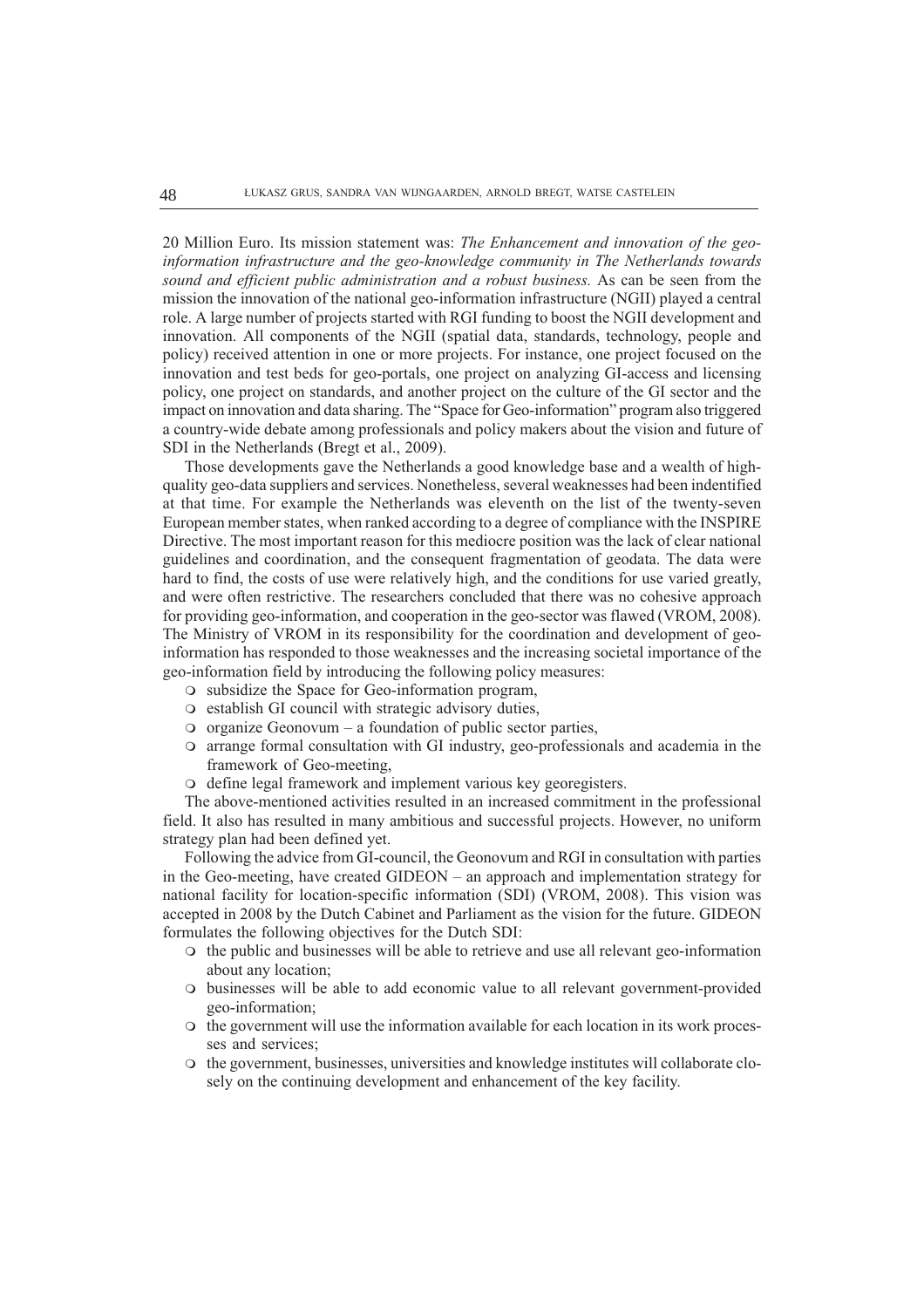Various parties have been working together on GIDEON. Seven implementation strategies have been formulated to realize the GIDEON. It is believed that jointly, these strategies will lead to the creation of a key geo-facility for the Netherlands.

The first GIDEON strategy aims to give geo-information a prominent place within e-services; the second aims to encourage the use of the existing four key geo-registers, and to set up two new ones; the third strategy aims to embed the INSPIRE Directive into Dutch legislation and to implement the technical infrastructure; the fourth strategy aims to optimize supply by forming a government-wide geo-information facility, which is to include geo-data standardization, new infrastructure, and collaborative maintenance; the fifth strategy aims to encourage the use of geo-information in numerous government policy and implementation chains, such as safety, sustainable living environment, mobility, and area development; the sixth strategy aims to create a favorable climate for adding economic value to available public authority geo-information; the seventh strategy aims to encourage collaboration in knowledge, innovation and education, for the permanent development and renewal of the key geoinformation facility for The Netherlands (Figure 1).

In the context of INSPIRE implementation, it is interesting to discuss in more detail the third GIDEON strategy. It should be noted that the INSPIRE directive is not the main driver of SDI development in the Netherlands. However, the GIDEON vision sees INSPIRE implementation as one of the crucial strategies to establish well functioning and also well embedded in the European context Dutch SDI (VROM, 2008). The Ministry of VROM aims through INSPIRE implementation to enhance the range, quality and availability of geo-information. The objective of the strategy is to incorporate INSPIRE directive into Dutch legislation by 2011, and create the technical infrastructure in consultation with the professional field.

It is important to stress that the INSPIRE implementation is a much broader task than only the technical infrastructure. Much effort is put on building awareness among stakeholders about the benefits of INSPIRE. It is also important to build a kind of community around INSPIRE so the involved parties will work together in reaching the common goal.

The GIDEON sets up three milestones for INSPIRE implementation: milestone one, to be completed in 2009, aims to complete INSPIRE legislative process; milestone two, to be completed in 2010, aims to make the metadata for spatial data themes from Annexes I and II available; milestone three, to be completed in 2011 aims to link the INSPIRE portal with the national geo-register. The Ministry of VROM is responsible for implementing INSPIRE in the Netherlands. The implementation was designated to Geonovum. The Ministry of VROM has reserved dedicated funds for INSPIRE implementation: 500 000 euro for 2008, 700 000 euro for 2009, and 700 000 euro for 2010. The owners of the source data covered by the INSPIRE annexes would have to cover the expenses of data harmonization and costs related to the INSPIRE directive requirements themselves.

## INSPIRE implementation

#### The INSPIRE implementation organization

Implementing INSPIRE in the Netherlands started in 2007 when the Ministry of VROM designated Geonovum to write so called "Plan of Action" document (Geonovum, 2007). The Plan of Action documents sketched the shape of the Dutch geo-information field during and after INSPIRE implementation. It described the main approaches and activities towards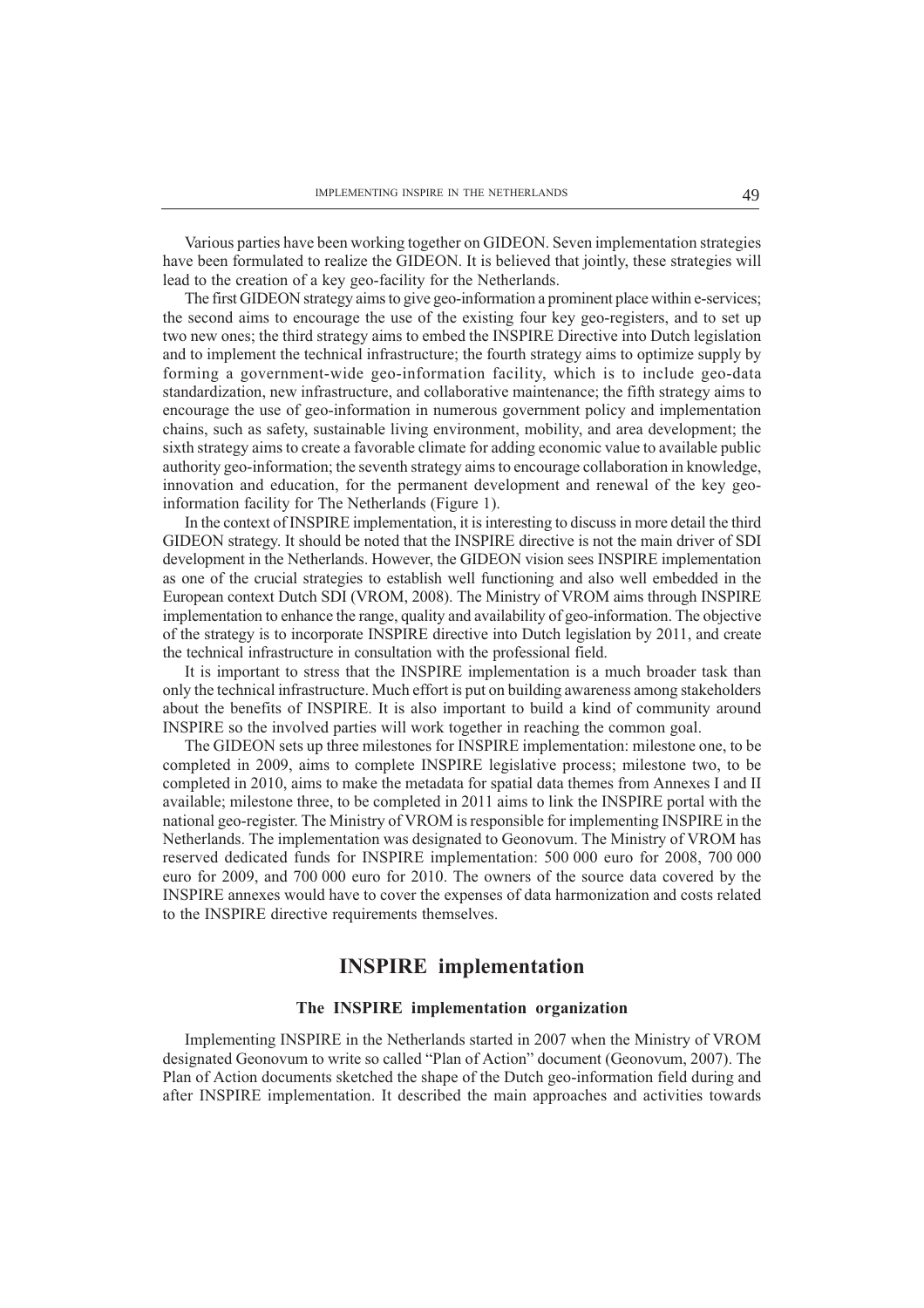INSPIRE implementation, indicated the involved organizations, and estimated the resources that would be needed for the process of the directive implementation.

The Ministry of VROM and all the other parties involved see the two main aims of implementing INSPIRE directive in the Netherlands:

- m to guarantee that the Netherlands will actively participate in and contribute in the development of the INSPIRE implementing rules and guidelines;
- m to implement INSPIRE directive and implementing rules according to the Dutch legal system and within legally prescribed for the implementation period of time.

There are several parties involved in the INSPIRE implementation in the Netherlands:

- $\circ$  The Ministry of VROM the ministry have the formal responsibility to implement INSPIRE in the Netherlands.
- $\Omega$  GI-council strategic advisory board for The Ministry of VROM.
- $\circ$  Steering committee is responsible for the overall result of the INSPIRE implementation. The steering committee consists of the representatives of three parties:
	- The Ministry of VROM,
	- $-Key$  data providers,
	- Geonovum.
- $\circ$  Stakeholder consultation group a group comprising representatives of the main stakeholders of the INSPIRE data providers.
- $\circ$  Program office, project teams and working groups the steering committee has delegated the responsibility for the daily operations on INSPIRE implementation to the program office. The program office is assigned to Geonovum. The head of the program office the program manager, works with the project managers to assure that program delivers the required results within designated time and budget. Also the knowledge institutes and business sector play an important role in INSPIRE implementation.

The adoption of the INSPIRE directive in the Netherlands has been divided into three phases: preparation, implementation and completion. The preparation phase has mainly concentrated on the planning issues. As a result a program plan for the years 2009 and 2010 had been drawn (Geonovum, 2009c) and some initial activities have started. To complement the program plan several project plans have also been formulated. The project plans are much more detailed than program plans and are yearly updated. The initial activities have also provided some tangible results. For example, an INSPIRE implementation guideline (see section "INSPIRE awareness building") has been formulated. The aim of this guideline was to help the data providers and other involved organizations to estimate and analyze the impact of INSPIRE within their own organizations. The preparation phase finished in November 2008 when a national INSPIRE congress took place and the program has been started. At that time the Ministry of VROM officially gave "a green light" for the next implementation phase.

The implementation phase consists of three projects: contribution to European and national legislation; implementation facilities; implementation support. The first project concentrates on aligning the INSPIRE implementation rules to the Dutch practice. This is mainly being done by an active participation and contribution of the Dutch organizations to the process of developing and formulating the INSPIRE implementation rules. By doing so, the best possible alignment of the Dutch standards to the INSPIRE directive requirements can be expected. The second project  $-$  implementation facilities  $-$  concentrates on making geo-information available and used. INSPIRE directive advises (not compulsory) to set up a national INSPIRE portal where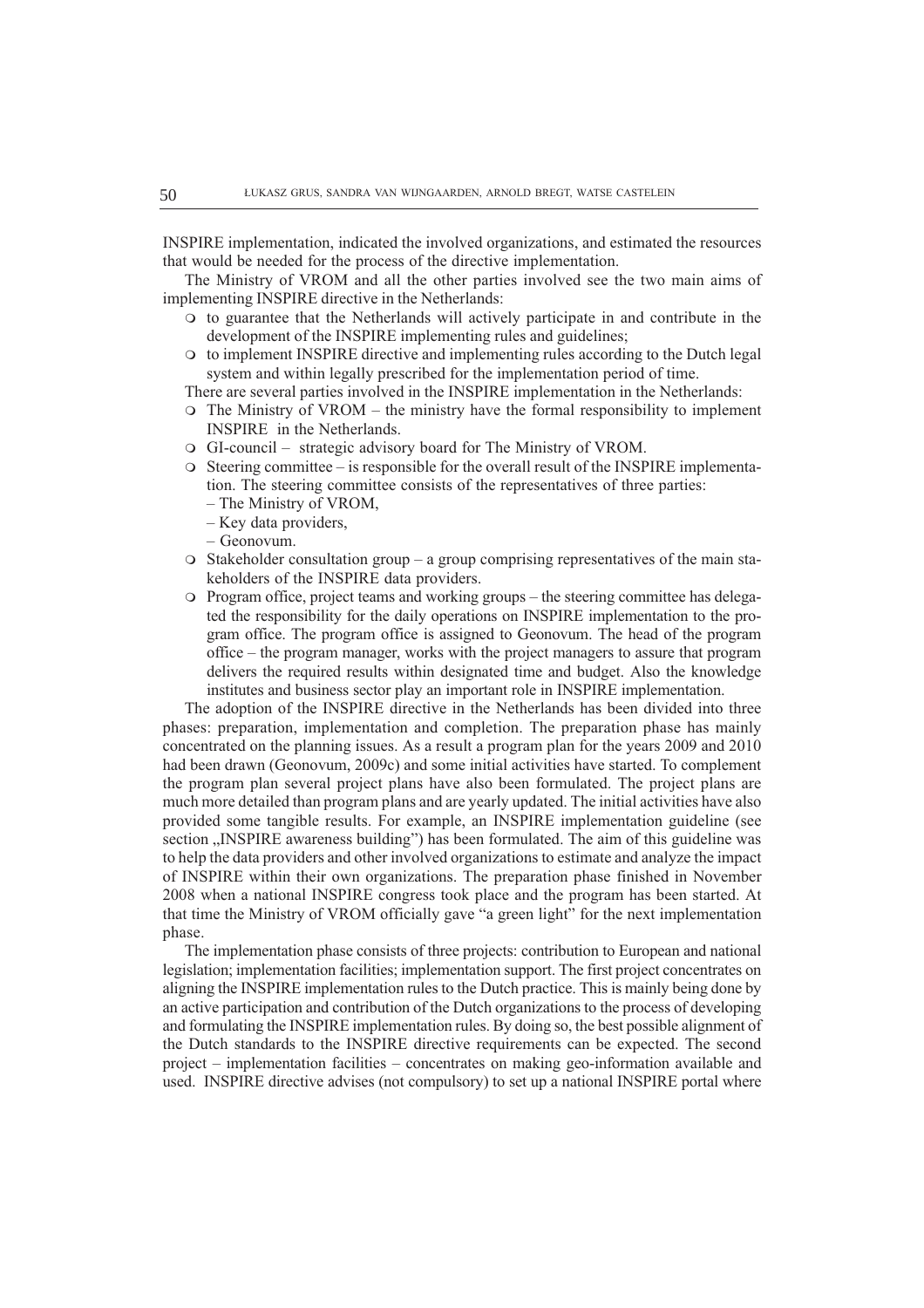the national geo-information are made discoverable and usable also to the other member states. The Netherlands has chosen to incorporate the INSPIRE portal into the national geo-portal (www.nationaalgeoregister.nl). For example, the national geo-portal has also a search option only for metadata of the datasets required for specific INSPIRE themes (See Figure 2).

The aim of the third project  $-$  implementation support  $-$  is to coordinate, stimulate and support the INSPIRE data providers, future users, business sector and standards managers. Those actions assure that INSPIRE rules will be implemented within a period determined by law. The project has several elements. For example, it discusses the possible models to enable INSPIRE data providers to make their data compliant with the INSPIRE requirements.

#### Models for data-providers

Starting in 2009 all data-providers, whose data according to INSPIRE directive have been considered as compulsory, will have to make them available according to the data specification of the directive. Therefore it was important to make all data-providers aware as soon as possible whether or not their data would be considered as INSPIRE required data. According to the impact assessment studies of INSPIRE directive in the Netherlands (VROM, 2005) around 20 organizations were considered as potential data-providers of the INSPIRE data. Each of these organizations received an official letter from the Ministry of VROM asking them to make the necessary arrangements concerning the requested data.

An INSPIRE theme is usually composed of several feature types. Each feature type can have at least one dataset from at least one data-provider. The data specifications for each theme are not always clear about specific limitation. Therefore depending on how the directive is interpreted the range of possible datasets that potentially can fit the theme description stretches from around 100 to around 5000 datasets. To address the complexity of this task three models of defining the indication of datasets has been proposed and thoroughly discussed: Basic model, Intersection model and Collective model (Geonovum, 2009b).

#### Basic model

In the basic model, for each feature type (e.g. road or border line) of an INSPIRE theme one data provider will be selected per one dataset. In order to be selected, the dataset must fulfil the data specifications of the particular INSPIRE theme. One dataset can also be assigned to any other feature types of an INSPIRE-theme. In a situation when there are more than one dataset suitable for a single feature type, only one dataset will finally be selected as an INSPIRE dataset.

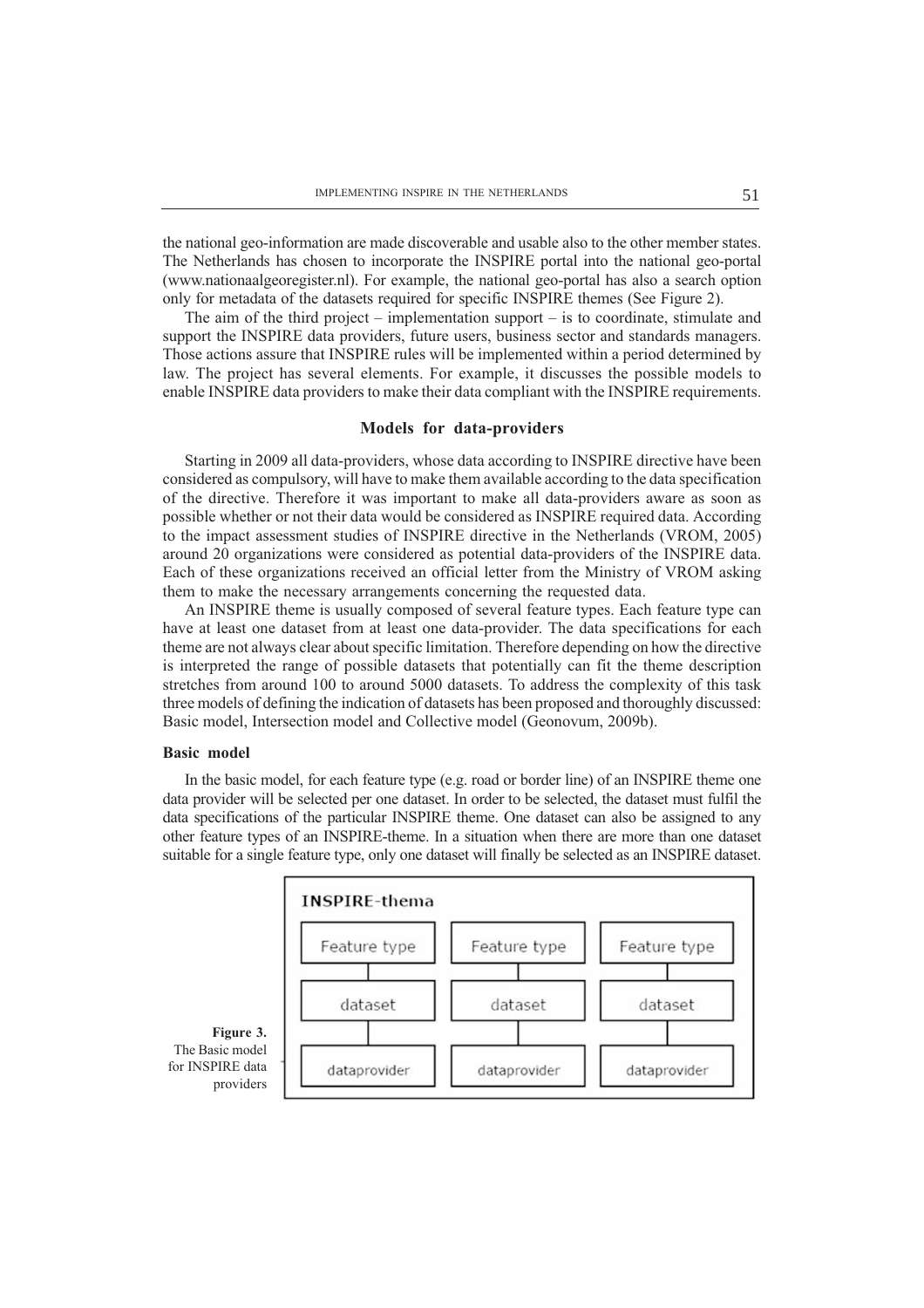#### Intersection model

An intersection model is an extension of the basic model. In this model one main data provider will be selected for the INSPIRE theme. The main data provider will collect the datasets from the other data providers and will create a reference dataset for the INSPIRE-theme. In that way one organization (main data provider) will be responsible for a specific INSPIRE-theme. It is also expected that in this model the better quality of datasets could be assured due to the clearly defined responsibility of the main data provider for the reference dataset.



Figure 4. The intersection model for INSPIRE data providers

#### Collective model

In a collective model, all data providers that have datasets fulfilling the INSPIRE-theme data requirements, will be identified as INSPIRE data providers. Each INSPIRE data provider will be obliged to deliver datasets conforming to the INSPIRE data specifications and will also be responsible for maintaining those datasets. In this model for each feature type there will be more than one dataset available.

![](_page_5_Figure_7.jpeg)

Figure 5. The collective model for INSPIRE data providers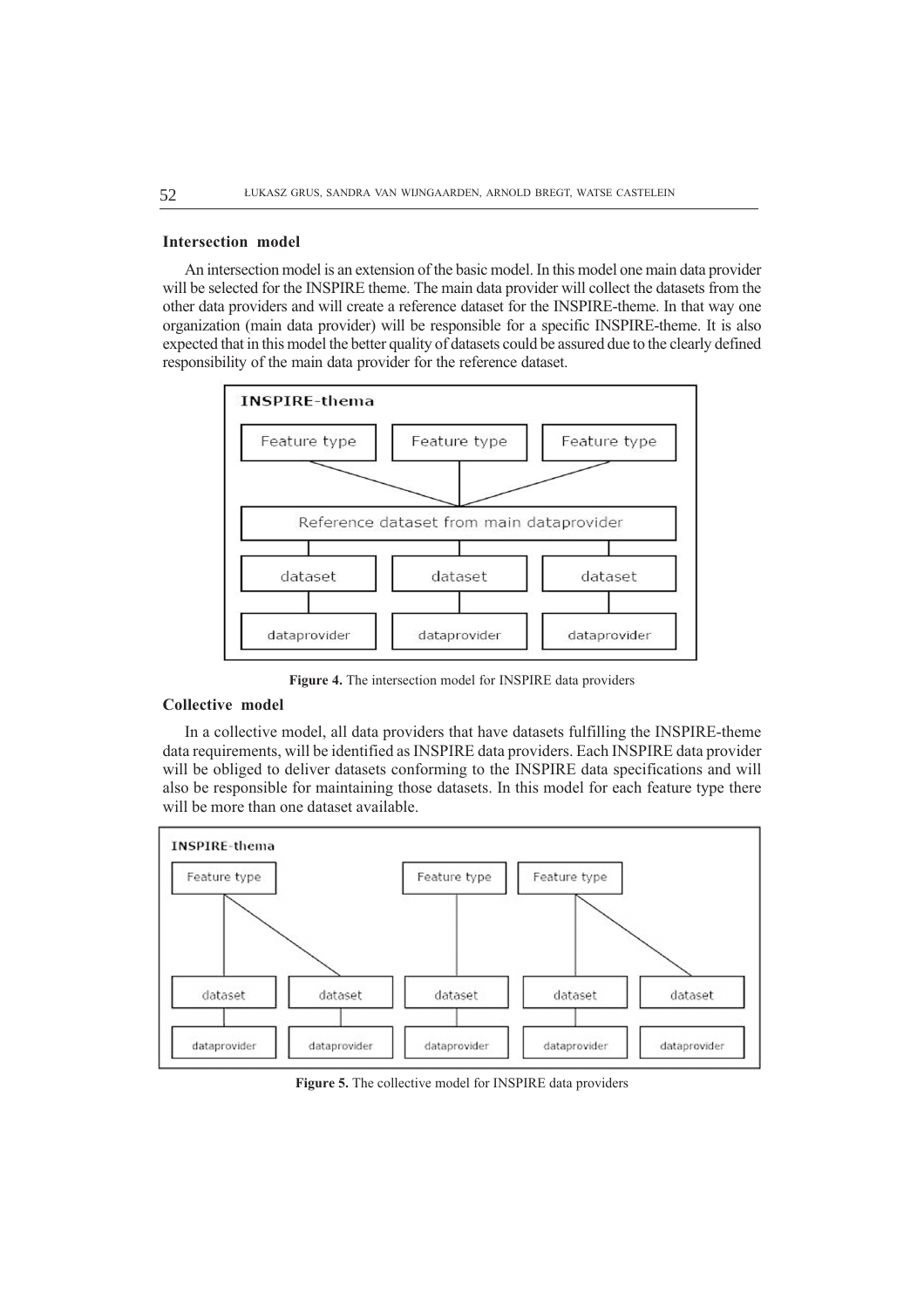#### Analysis of the three models

The rough estimation of the number of datasets potentially fulfilling the data specifications of the INSPIRE themes result in a range of 100 to 5000 datasets. Table 1 shows the range of the number of potential datasets depending on the model.

 The number of the potential datasets in all three models is significant. This is due to the fact that many datasets are fragmented between provinces and municipalities and would have to be integrated to provide one dataset of national coverage. It is also estimated that depending on the model, the range of INSPIRE datasets providers would vary between 20 and 500.

Each presented model has advantages and

Table 1. Number of potential INSPIRE-theme datasets per model (Geonovum, 2009b)

| Model              | Number of datasets                          |
|--------------------|---------------------------------------------|
| Basic model        | $100 - 1000$                                |
| Intersection model | $100 - 1000$<br>(for 34 reference datasets) |
| Collective model   | 500-5000                                    |

disadvantages concerning its implementation and management. The biggest advantage of the basic model lies in its simplicity. It can be implemented in a rather straightforward manner. On the other hand the management of this model can be troublesome. For example, if the status of an INSPIRE data provider for some reason changed (e.g. political, financial, organizational change), it would have consequences for the dataset identified as an INSPIRE dataset. The implementation and management of the intersection model is more complicated due to the fact that the administration of the reference datasets has to be organized and supervised. However, having one responsible data provider, the communication channel between the Ministry of VROM and the responsible data provider (who is also the central contact point for the INSPIRE theme) is very straightforward. The collective model is the most complicated one. In this model the INSPIRE data providers are not explicitly identified. Therefore it is difficult to assure that those who deliver INSPIRE data will follow all the rules of conformity. There is a risk of data delivery that are either redundant or not harmonized according to INSPIRE. Therefore it is recommended to set up for this model dataset quality control measures.

The three models have also been assessed against five criteria that stem from the INSPIRE directive itself. Those criteria are: harmonisation of the data, use of data, implementation costs, and feasibility of the implementation.

One of the main aims of the INSPIRE directive is to harmonize specific datasets and make them available on the European level. Concerning the three models, the intersection model seems to be the most effective for data harmonization. Per each INSPIRE theme, all relevant datasets from various data providers are collected and harmonized into one reference dataset. In the process of creating the reference dataset it is also expected that all the overlaps and redundancies between the datasets will easily be identified. This model makes the various data providers inclined to cooperate to deliver one reference dataset built out of datasets provided by each data provider. This cooperation of various data providers is what the INSPIRE aims to achieve. Concerning the basic model, the comparisons between the datasets will only be made on the stage of selection of the most suitable datasets for the feature type. There is no harmonization made, however the comparisons between the datasets may contribute to data harmonisation stimulation. The collective model stimulates the data harmonization the least because there is no any data comparison done.

The INSPIRE intention is that users will benefit from the available and tailored to their needs datasets. In the intersection model the user gets one dataset per INSPIRE theme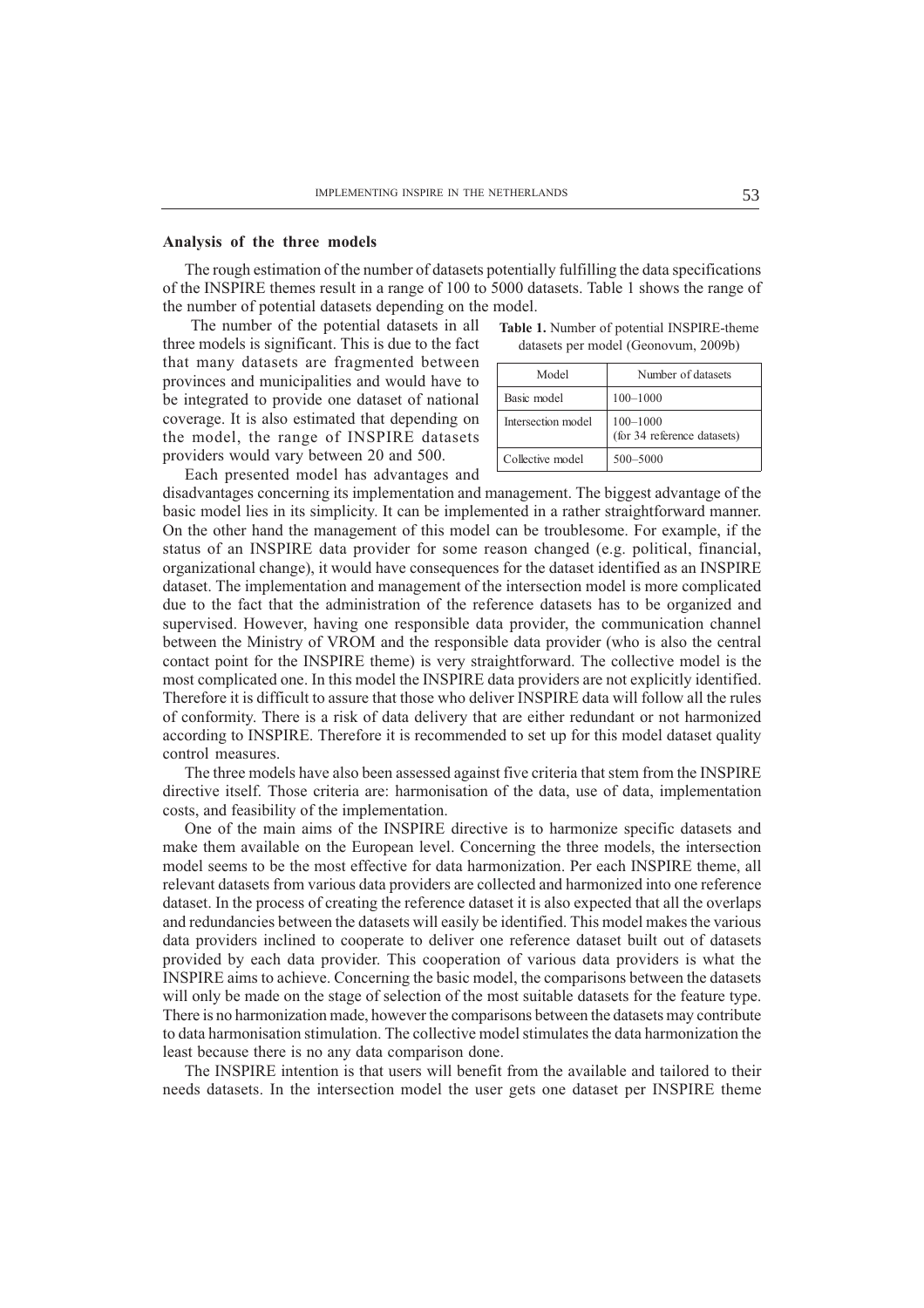accompanied with the metadata covering all feature types. In the basic model, the distinguished feature types in one INSPIRE theme can be offered by appropriate data providers. The user can identify the suitable dataset by analyzing the metadata of the different datasets. In the collective model, due to the potential great number of available datasets per INSPIRE theme and feature type, the user may have difficulty choosing the dataset suitable for her/his needs. Another shortcoming of this model is that after typing in the keyword in the INSPIRE geoportal, the user would get many various dataset providers which makes the choice time consuming and difficult.

The obligations resulting from the INSPIRE directive cost money. The expenses of INSPIRE data providers concern mainly human resources and finances needed for creating metadata, harmonizing data etc. Moreover the organizational costs like coordination, training etc. can also be of concern. The extent of these costs depends on the chosen model. The Basic Model require all INSPIRE data providers to pay expenses related to making their datasets conformant with the INSPIRE requirements. The intersection model is cheaper than the basic model because it only requires data providers to supply their datasets to the main data provider. For the main data provider the costs are however higher than for each data provider in the basic model. In the collective model the costs for the data providers are comparable with the costs in the basic model. However it has to be stressed that this model concerns cooperation of many data providers which requires spatial attention paid to the organizational costs.

The INSPIRE implementation has also to be feasible. Out of the three described models, the basic model seems to be the most feasible. As soon as the INSPIRE data providers are identified, they are expected to deliver their INSPIRE datasets relatively fast. For the intersection model, the feasibility depends on the INSPIRE theme. For example, for the INSPIRE themes for which the Dutch authentic registers will be used, the intersection model seems feasible. For the other themes, it will be very time consuming to get consensus among the potential data providers on the main data provider per theme. The implementation of the collective model is expected to yield high financial burden due to a high number of data providers.

After a period of consultations, workshops and analysis of the advantages and disadvantages of the three models, Geonovum has advised the steering committee to implement the basic model. Additionally, it has also advised that the intersection model should be applied if the consensus among the data providers can be reached.

#### INSPIRE awareness building

An important aspect of INSPIRE implementation is the awareness building among INSPIRE stakeholders about the impacts of the directive in their own organizations. A guideline for the stakeholders has been prepared (Geonovum, 2009a). In 8 steps procedure the guideline helps the stakeholders to analyze the INSPIRE impact in their organizations.

In step 1 the stakeholder is asked to analyze which INSPIRE theme is connected to his organization. Also the analysis of the stakeholder's role in contributing to the theme is being done and all the other dataset providers for the same theme are here identified. As a result each dataset provider knows who is responsible for the theme. The stakeholder has to define also the INSPIRE implementation deadlines that applies to his organization.

In step 2 the consequences for the strategy and policy of the organization are analyzed. The stakeholder has to answer questions about the consequences of INSPIRE to the clients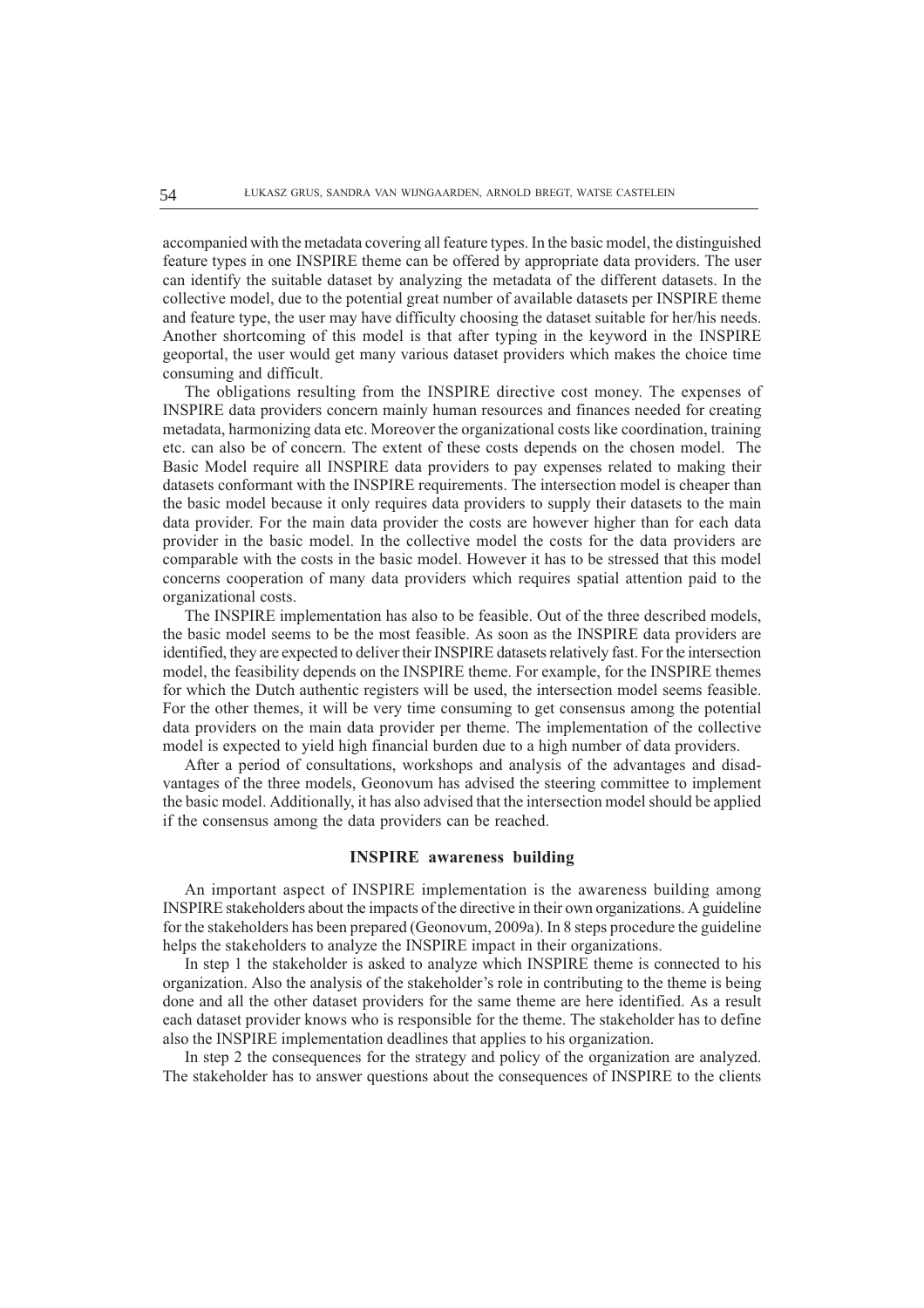of his information. Also the potential changes of the position of the organization with regard to the cooperation with other organizations are discussed.

In step 3 the consequences for the provision of services are identified. For example questions about the opportunities the INSPIRE offers for the improvement of the stakeholders services can here be answered.

In step 4 the consequences to ICT are defined. For example, the impacts of the standards and metadata and data transformations on the existing software, hardware and systems are analyzed. Also other issues such as connection of the national databases to the INSPIRE network and potential changes to the existing ICT architecture are analyzed.

In step 5, the consequences of INSPIRE implementation for people and organizations are defined. In this step it has to be researched if there is enough qualified staff with proper INSPIRE awareness and education available.

The step 6 concentrates on the analysis of the potential relations of the INSPIRE implementation to other information systems. For example the impact of INSPIRE on the existing geo-information systems or connections to the e-government projects have to be analyzed.

In step 7 the costs and benefits of the INSPIRE implementations are analyzed. The analysis should concentrate on the costs related to all the impacts mentioned in steps 1 to 6 e.g. the costs of adjusting the national networks, implementing standards, converting data, collecting data, etc.

In the last 8<sup>th</sup> step, the working methods on INSPIRE implementation has to be defined. Despite the fact that INSPIRE implementation in the Netherlands is the joint effort of many organizations which cooperate with each other, it is also important to think of the INSPIRE implementation methods within each organization and throughout all their organizational levels.

### Conclusions

This paper presents the main activities and issues concerning SDI and INSPIRE implementation in the Netherlands. Those activities may serve as an example or inspiration for the other countries striving to set up SDI and implement INSPIRE directive. Two issues of the Dutch approach to SDI and INSPIRE implementation should be highlighted.

Firstly, the Ministry of VROM and the Dutch geo-community see the INSPIRE implementation as an opportunity to trigger more discussion and enhance activities in the Dutch geo-information field. With this in mind, the INSPIRE implementation is seen rather as a chance than only a formal obligation. In order to make INSPIRE an opportunity for the Dutch geo-information field, the Dutch geo-community has been actively involved in the development of the INSPIRE rules of implementation. There are five Dutch Legally Mandated Organizations (LMOs). Many Dutch organizations play an active role in Spatial Data Interest Communities (SDICs). Dutch experts are also members of the drafting teams Metadata, Data Specifications and Network Services. This active involvement into decision making processes on the EU level is also the key to secure own national interests.

Secondly, the SDI and INSPIRE implementation is treated not only as a technical task. Geonovum stresses e.g. the importance of awareness building among the community about the benefits and chances SDI and INSPIRE offer. Therefore many various parties directly or indirectly has been involved and participated in the discussion about GIDEON and details of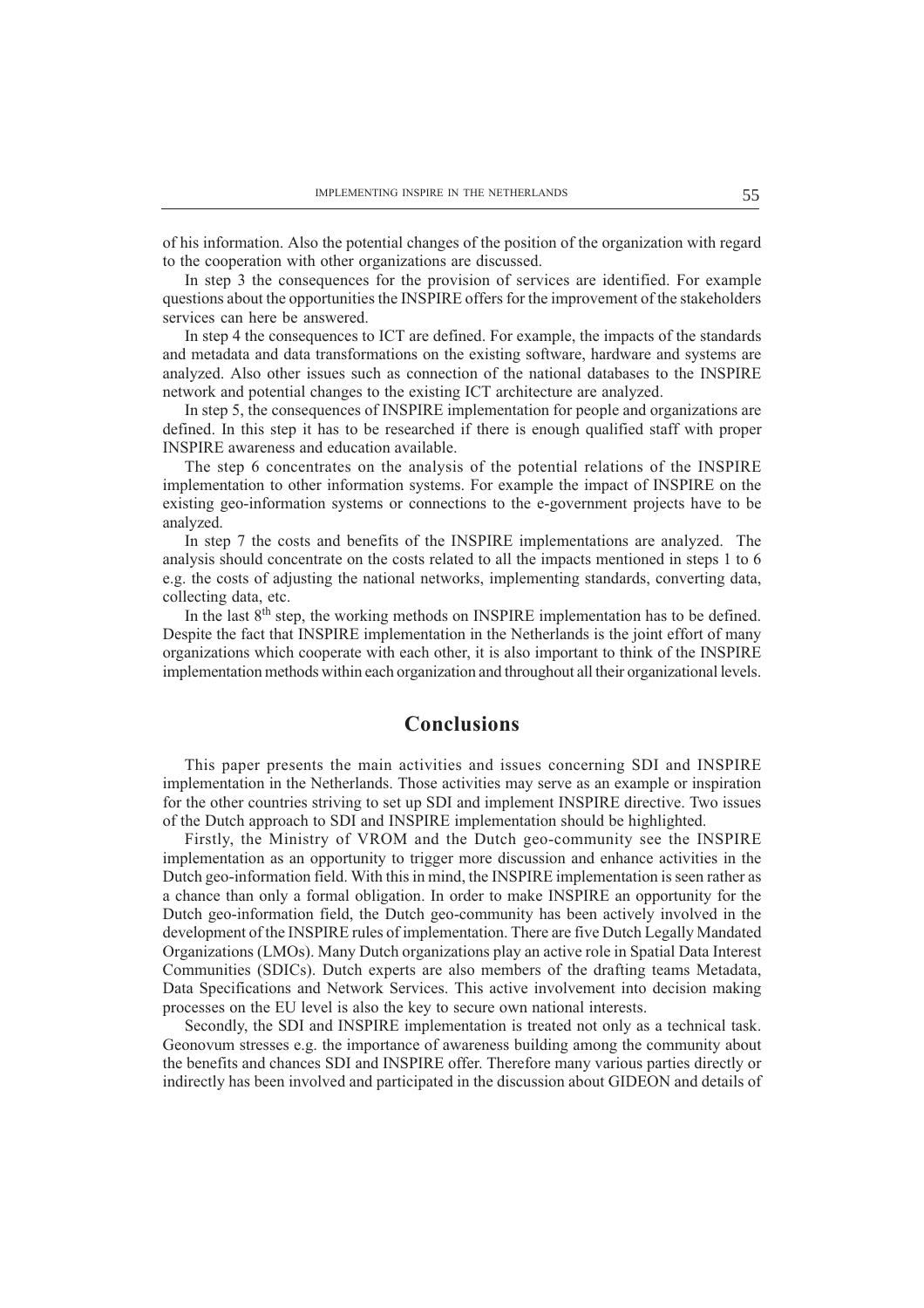the INSPIRE implementation (e.g. the choice of the most suitable model for data-providers). Consequently, the decisions are based on strong consensus. It is believed that this consensusbased approach will guarantee the long-tern sustainability of the Dutch geo-information field.

#### References

- Bregt A.K., Grus L., Crompvoets J., Castelein W.T., Meerkerk J., 2009: Changing demands for Spatial Data Infrastructure assessment: experience from The Netherlands", [In:] Crompvoets J., Rajabifard A., van Loenen B., Delgado T. Fernandez (Eds), A Multi-view Framework to Assess Spatial Data Infarastructures, Melbourne, Digital Print Centre, The University of Melbourne, Australia, 383-399.
- Bregt A.K., 2000: The Dutch clearinghouse for geospatial information: cornerstone of the national geospatial data infrastructure (Chapter 15.4) [In:] Groot R., McLaughlin J. (Eds). Geospatial Data Infrastructure. Concept, cases, and good practice. New York: Oxford University Press, 262-268.
- Crompvoets J., Bregt A.K. , 2003: World Status of National Spatial Data Clearinghouses, URISA Journal, 15. European Commission, 2007: Directive of the European Parliament and the Council establishing an Infrastructure for Spatial Information in the European Community (INSPIRE).
- Geonovum, 2007: Plan of Action. INSPIRE in the Netherlands. Ministry of VROM, Directorate Environment.
- Geonovum, 2009a: Inspiring the Netherlands. Implementation as a joint effort. Geonovum, The Netherlands. Geonovum, 2009b: Nederlandse INSPIRE-data. Uitwerking INSPIRE naar aanleiding vanconsultatierondes met Nederlandse dataproviders. Geonovum, The Netherlands.
- Geonovum, 2009c: Programmaplan Uitvoeringsfase 2009-2010. INSPIRE in Nederland. Ministrie van VROM, DG Milieu.
- Masser I., 2007: Building European Spatial Data Infrastructures, Redlands: ESRI Press.
- VROM, 2005: Financiele gevolgen INSPIRE-richtlijk. Verslag van een marktconsultatie. Definitief rapport 9P9637.01.
- VROM, 2008: GIDEON Key geo-information facility for the Netherlands. VROM, The Netherlands.

#### **Streszczenie**

Holandia, jak każde z 27 Państw Członkowskich Unii Europejskiej, zobowiązana jest do wdrażania dyrektywy INSPIRE ustanawiającej infrastrukturę informacji przestrzennej w Europie. W 2008 roku został przyjęty państwowy program budowy holenderskiej infrastruktury informacji przestrzennej (SDI) GIDEON, który obejmuje siedem strategii. Jedna z nich polega na wdra¿aniu dyrektywy INSPIRE.

Artykuł przedstawia historię rozwoju koncepcji infrastruktury informacji przestrzennych od początku lat 90. Omówione są najważniejsze etapy w kreowaniu SDI w Holandii. Kluczowym zagadnieniem artykułu jest omówienie i analiza wdrażania dyrektywy INSPIRE w Holandii. Jednostki odpowiedzialne za wdrażanie poszczególnych elementów dyrektywy przyjęły konkretny plan działania oraz kierują się konkretną strategią pracy nad wdrażaniem dyrektywy. Strategia ta opiera się na angażowaniu i organizowaniu współpracy wielu podmiotów. Spodziewanym efektem takiego modelu wdrożeniowego jest oparta na konsensusie i wzajemnym zrozumieniu interesów infrastruktura informacji przestrzennej zgodna z zaleceniami INSPIRE. Ponadto, artykuł szczegółowo omawia trzy modele informacyjne na potrzeby dostosowania holenderskich zasobów informacyjnych do wymogów tematów określonych w załącznikach dyrektywy. Wspomniane modele oceniane są również wg kryteriów ekonomicznych, organizacyjnych oraz wynikających z ogólnych celów dyrektywy. Holenderskie doświadczenia mogą być wykorzystane w innych krajach europejskich wdrażających SDI oraz dyrektywę INSPIRE.

> £ukasz Grus lucas.grus@wur.nl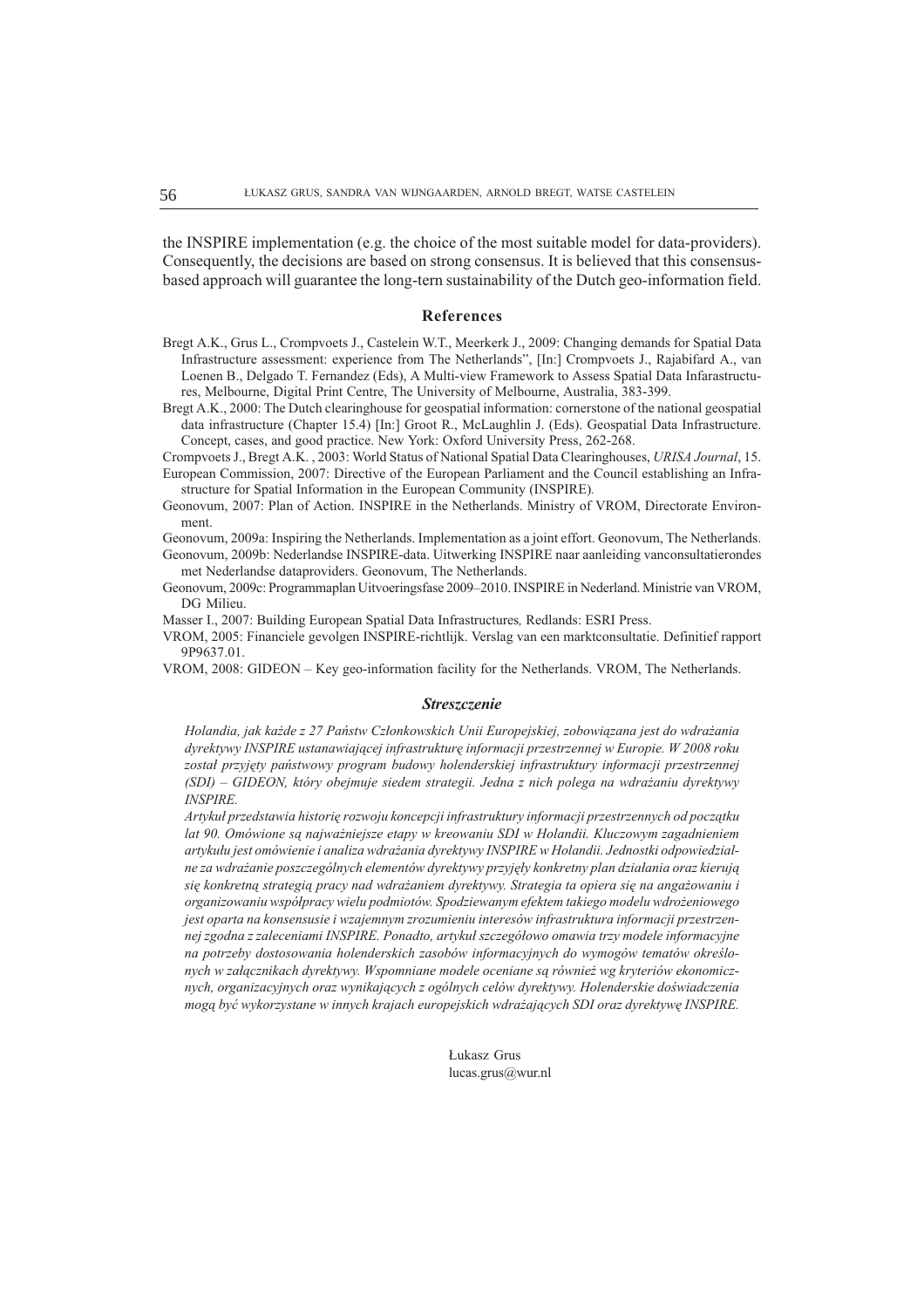# Vision

![](_page_10_Figure_1.jpeg)

Figure 1. GIDEON strategies (VROM, 2008).